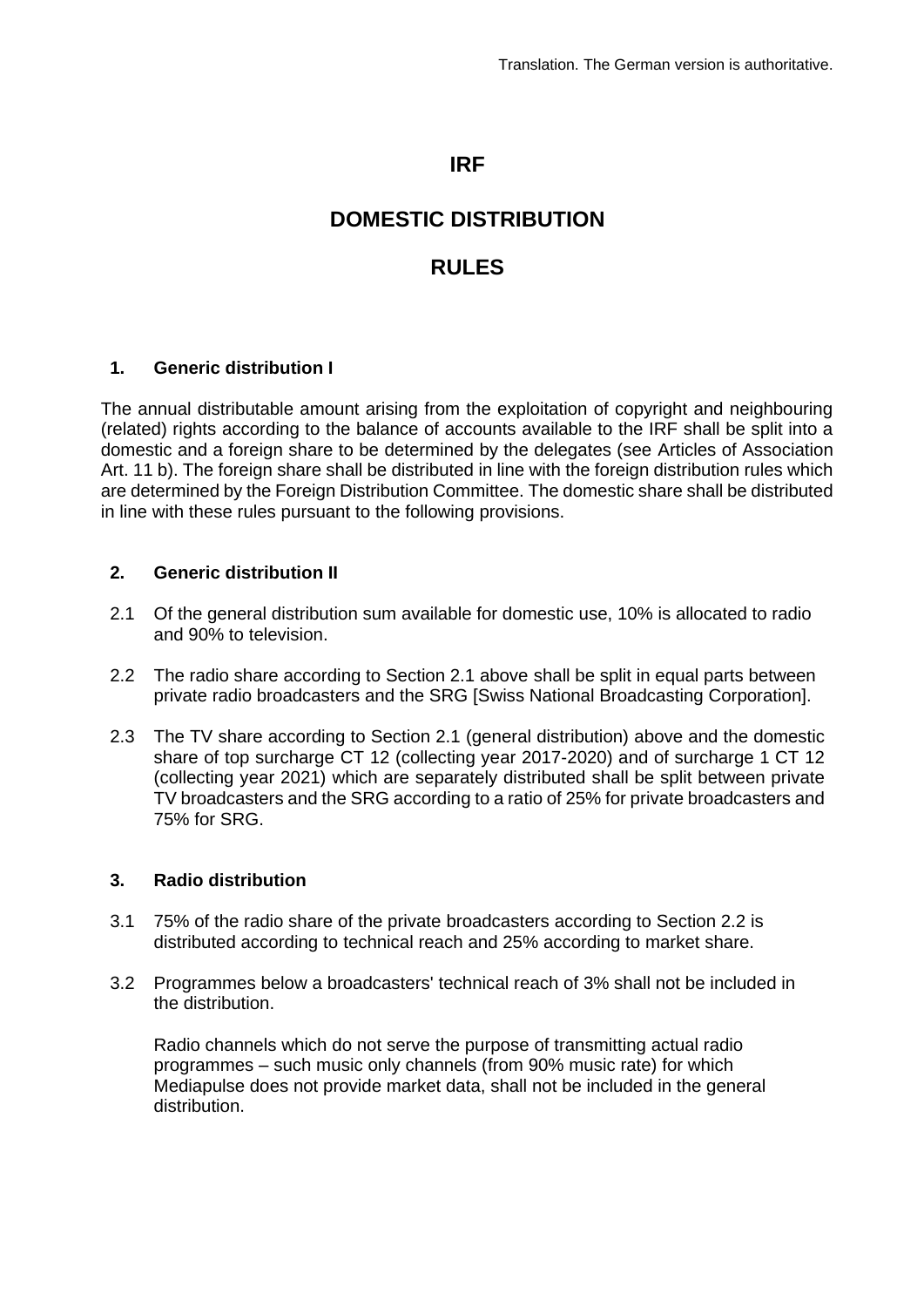## **4. TV distribution**

- 4.1 Of the total television sum of the private broadcasters according Section 2.3, the revenues from CT 12 are distributed according to market shares. Of the remaining revenue, 25% is distributed according to reach and 60% according to market share.
- 4.2 A TV programme that generates remuneration of less than CHF 3,000 per annum shall not be included in the general distribution.
- 4.3 Channels which do not serve the purpose of transmitting actual TV programmes such as channels which transmit only teleshopping or lotteries - shall not be included in the general distribution.
- 4.4 Pay TV broadcasters do not participate in the income from re-transmission (Art. 22 URG, Swiss Copyright Act) and from the top surcharge or surcharge 1 derived from tariff CT 12. They are included into the general distribution with a factor which correlates to the ratio of the tariff income the pay TV broadcasters' participate in compared to the total amount generated by tariff-based collections.

#### **5. General provisions**

- 5.1 Pursuant to these rules, Swiss broadcasters shall be entitled to receive remuneration provided that they hold rights subject to a collective rights management mandate and that they have entered into a rights management agreement with the IRF.
- 5.2 In the TV distribution, only programs referenced by Mediapulse are taken into account. Wherever these rules refer to the broadcasters' reach and/or the market share, the relevant statistics are provided by Mediapulse. Wherever the broadcasters' technical reach is used within these rules, the relevant statistics are provided by Suissimage.
- 5.3 If there are reasonable doubts as to the evaluations pursuant to Section 5.2 above for individual programmes in connection with Section 3.2 or 4.2, a participation in the distribution may be provided for these broadcasters in individual cases on the basis of a lump-sum financial arrangement to be evaluated individually in each case. The necessary examination will be carried out by the IRF on the basis of a substantiated application of the broadcaster concerned.
- 5.4 The rights are granted to the IRF with effect from January 1 of the previous year in which the exercise agreement was concluded. For retroactive claims of further previous years (limitation period: max. 5 years) the Distribution Commission is entitled to set up appropriate provisions.
- 5.5 The period of limitation for claims of members or clients from the contract of exercise is 5 years. The members or clients are obliged to inform the management of all their broadcasters and their current identification by 31.12. of the collection year. Any distribution decisions based on missing information are at the expense of the respective member or client.